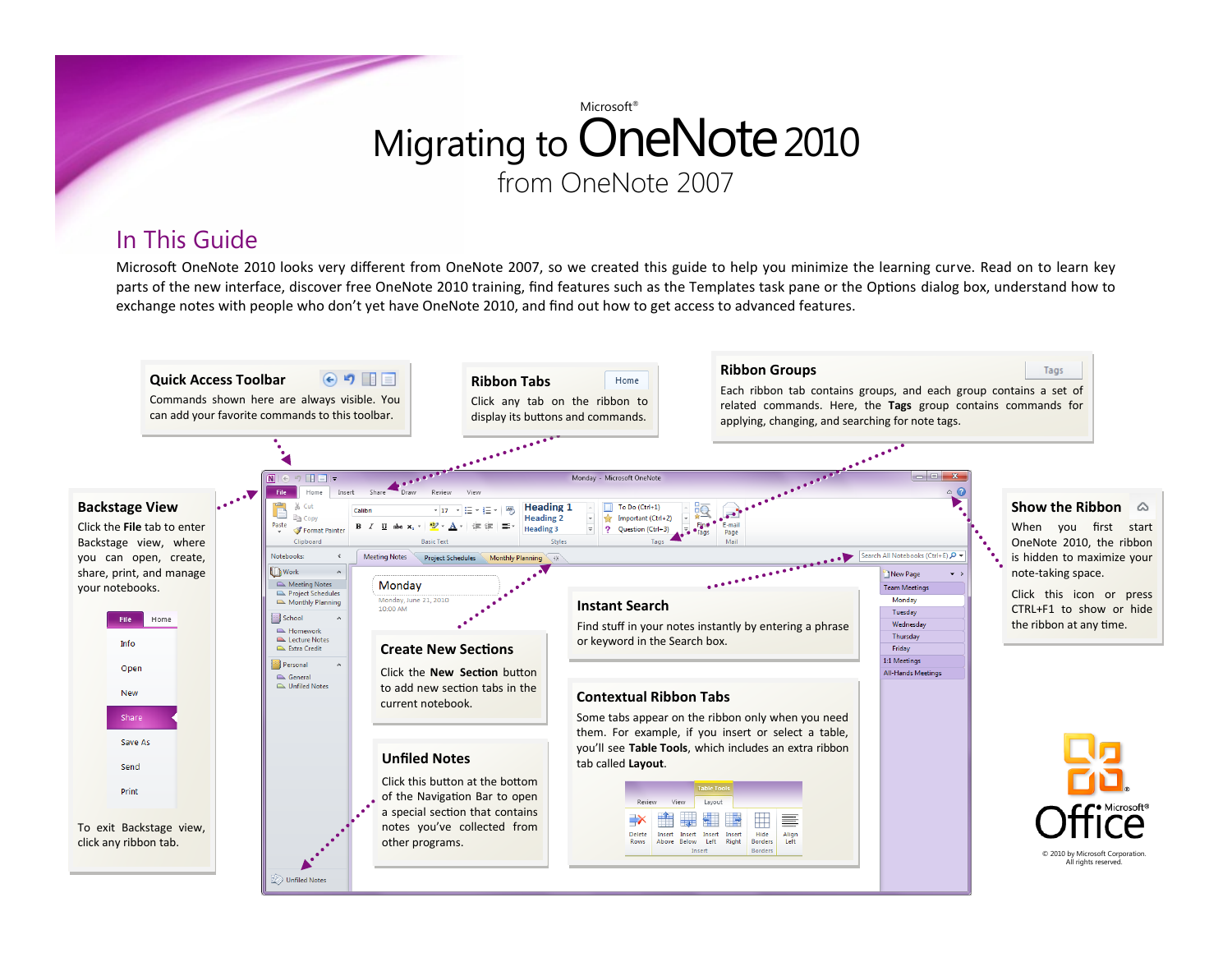#### How to get started with OneNote 2010

If you've been using Microsoft OneNote for a long time, you'll no doubt have questions about where to find OneNote 2007 commands and toolbar buttons in OneNote 2010.

We have many free resources available to help you learn OneNote 2010, including training courses and menu-to-ribbon guides. To find these materials, click the **File** tab in the main program window, and then click **Help**. Then, under **Support**, click **Getting Started**.



On the Web page that opens, click the links to the items that interest you. In particular, the interactive menu-to-ribbon guide is a real timesaver. When you click any OneNote 2007 command, it shows you exactly where that command is located in OneNote 2010.

#### Where are my menus and toolbars?

In OneNote 2010, a wide band spans the top of the main program window. This is the ribbon, and it replaces the old menus and toolbars. Each tab on the ribbon has different buttons and commands that are organized into ribbon groups.

When you open OneNote 2010, the ribbon's **Home** tab is displayed. This tab contains many of the most frequently used commands in OneNote. For example, the first thing you'll see on the left side of the tab is the **Clipboard** group, with the commands to **Paste**, **Cut**, and **Copy**, as well as the **Format Painter**.



In the **Basic Text** group next to it, you'll find commands to make text bold or italic, followed by the **Styles** group with the commands to quickly apply text formatting to headings and body text.

The ribbon adjusts its appearance to fit your computer's screen size and resolution. On smaller screens, some ribbon groups may display only their group name, not their commands. In that case, simply click the small arrow on the group button to reveal the commands.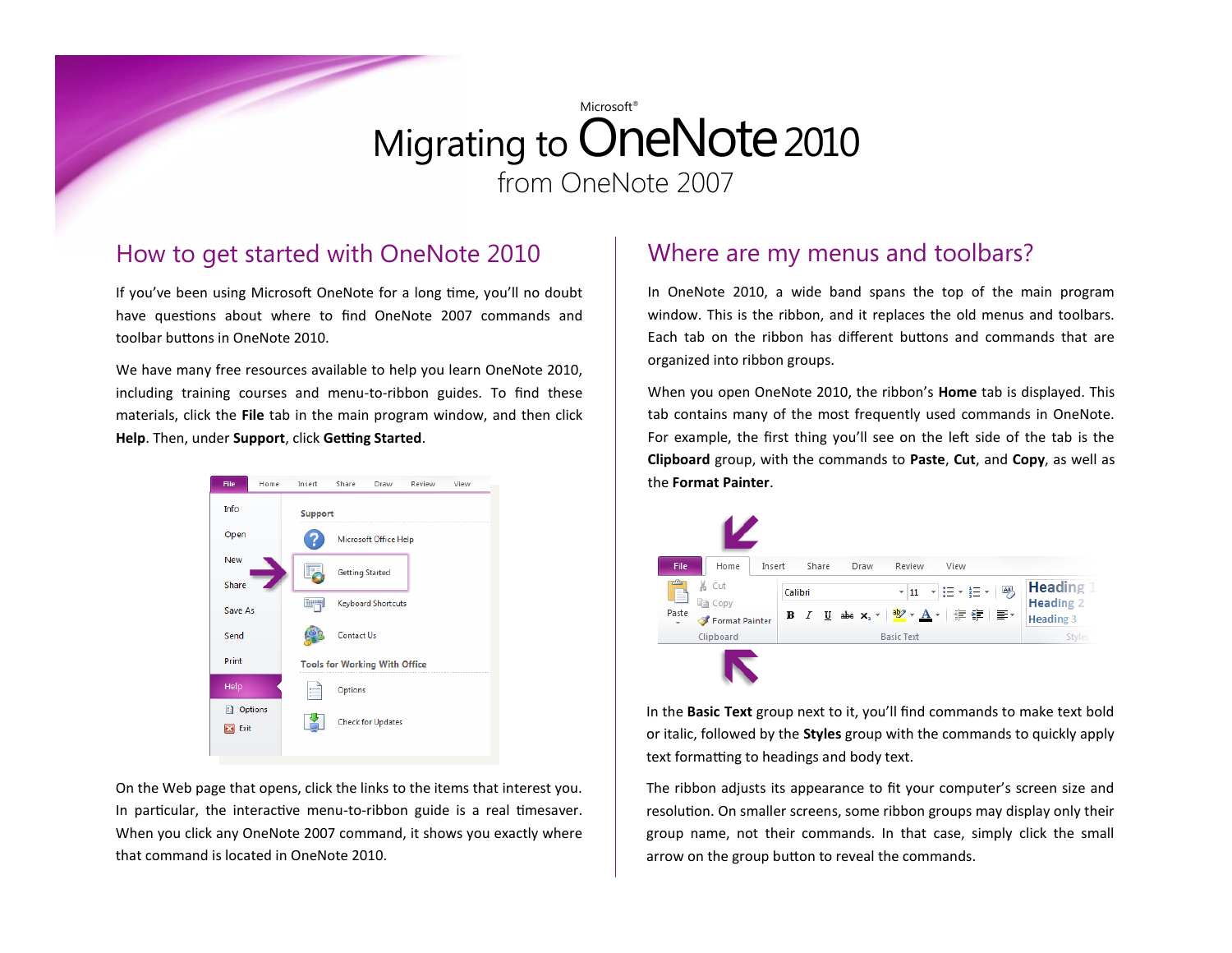### Things you might be looking for

Look over the table below to find some of the common and familiar things that you might be looking for in OneNote 2010. Although this list isn't comprehensive, it's a good place to start. To find the full list of OneNote 2010 commands, click the **File** tab, click **Help**, and then click **Getting Started**.

| To                                                                                                                                        | Click  | And then look in the                                           |
|-------------------------------------------------------------------------------------------------------------------------------------------|--------|----------------------------------------------------------------|
| Open, create, share, convert, export, send, or print notes                                                                                | File   | Backstage view (click the links on the left side in this view) |
| Apply formatting to text or apply and find note tags                                                                                      | Home   | Basic Text, Styles, and Tags groups                            |
| Insert tables, pictures, links, files, audio and video, or equations                                                                      | Insert | Tables, Images, Links, Files, Recording, and Symbols groups    |
| Send a page in e-mail, share new or existing notebooks                                                                                    | Share  | <b>E-mail and Shared Notebook groups</b>                       |
| Draw or erase sketches, handwriting, or shapes, customize pens,<br>create writing space on a page, rotate objects, or convert ink to text | Draw   | Tools, Insert Shapes, Edit, and Convert groups                 |
| Check spelling, do research, translate text, or take linked notes                                                                         | Review | Spelling, Language, and Notes groups                           |
| Maximize screen space, show or hide rule lines and page titles, set<br>page and margin size, zoom the page, or create new side notes      | View   | Views, Page Setup, Zoom, and Window groups                     |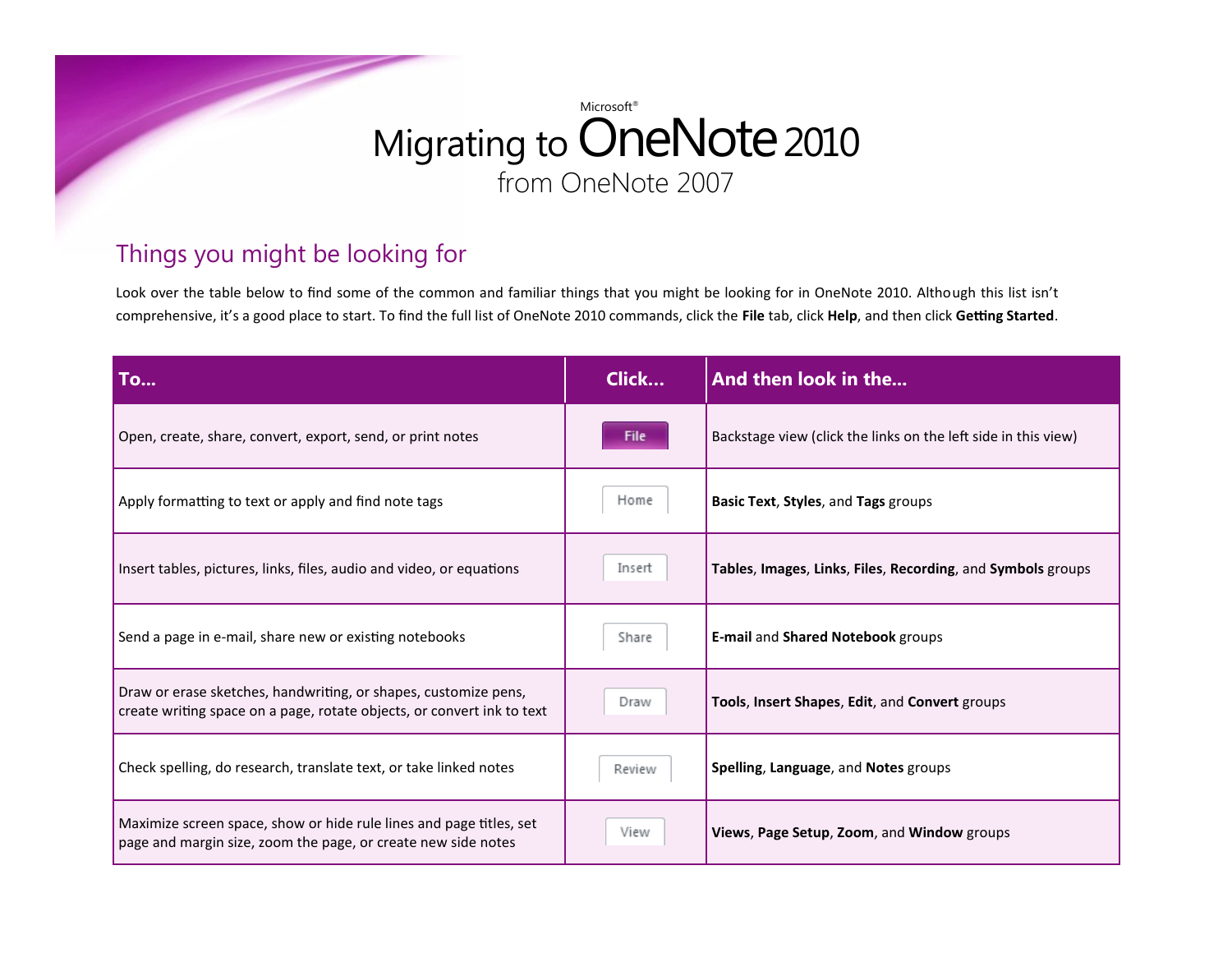#### Where is the New Notebook Wizard?

In OneNote, you can work with more than just one notebook at a time. In OneNote 2010, the New Notebook Wizard from OneNote 2007 has been replaced with a simple interface that is located in Backstage view.

To begin, click **File** to open Backstage view, and then click **New**.

First, select where you want to store your new notebook, and then enter a descriptive name (for example, "Weekly Status Reports" or "Monday Night Study Group"). Choosing a meaningful notebook name is especially important if you'll be sharing your new notebook with other people. Next, select or verify where in the selected location the new notebook should be stored, and then click **Create Notebook**.



### What happened to Tools | Options?

Looking for the OneNote program settings that let you control things like where to display page tabs, whether note containers are displayed, where OneNote should save backups, or how passwords are applied?

Click the **File** tab, and then click **Options**. This opens the **OneNote Options** dialog box, where you can customize your OneNote settings and preferences.



Some settings in the **OneNote Options** dialog box apply only to OneNote. Other preferences (for example, the color scheme) will apply to all other Microsoft Office 2010 programs that you have installed.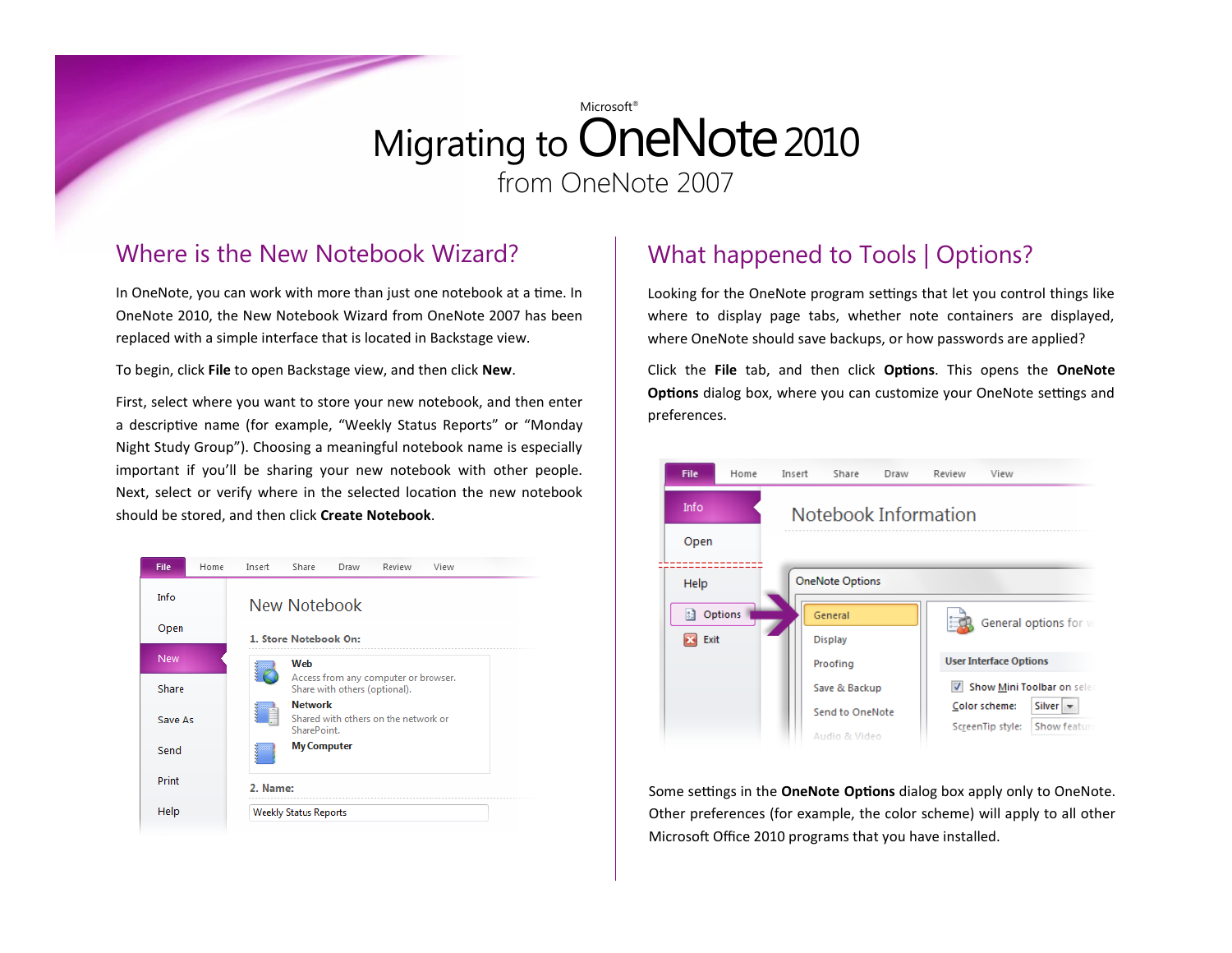#### Keep your favorite commands nearby



The Quick Access Toolbar in the upperleft corner of the OneNote program window provides shortcuts to the commands you'll use often.

By adding buttons to this toolbar, you can keep your favorite commands visible and available at all times, even when you switch ribbon tabs.

Click the drop-down arrow next to the Quick Access Toolbar to turn on or off any of the commands listed on the shortcut menu. If the command you want to add isn't shown in the list, switch to the ribbon tab where the button appears and then right-click it there. On the shortcut menu that appears, click **Add to Quick Access Toolbar**.



### Create ribbon tabs or groups of your own



You can customize ribbon commands by putting buttons into ribbon groups where you want them to appear, or by creating custom ribbon tabs of your own.

Right-click any ribbon group and then click **Customize the Ribbon**. In the **OneNote Options** dialog box, you can add commands to your own tabs or groups.

Not all older OneNote commands appear on the ribbon, but they're still available. If you can't live without some of these, simply add

them to the ribbon or to the Quick Access Toolbar.

In the **OneNote Options** dialog box, in the **Choose commands from** list, select **Commands Not in the Ribbon**. Next, find the command that you want and add it to a custom ribbon tab or group.

If you make a mistake, don't panic. You can use the **Reset** button if you want to go back to the default ("factory") settings.

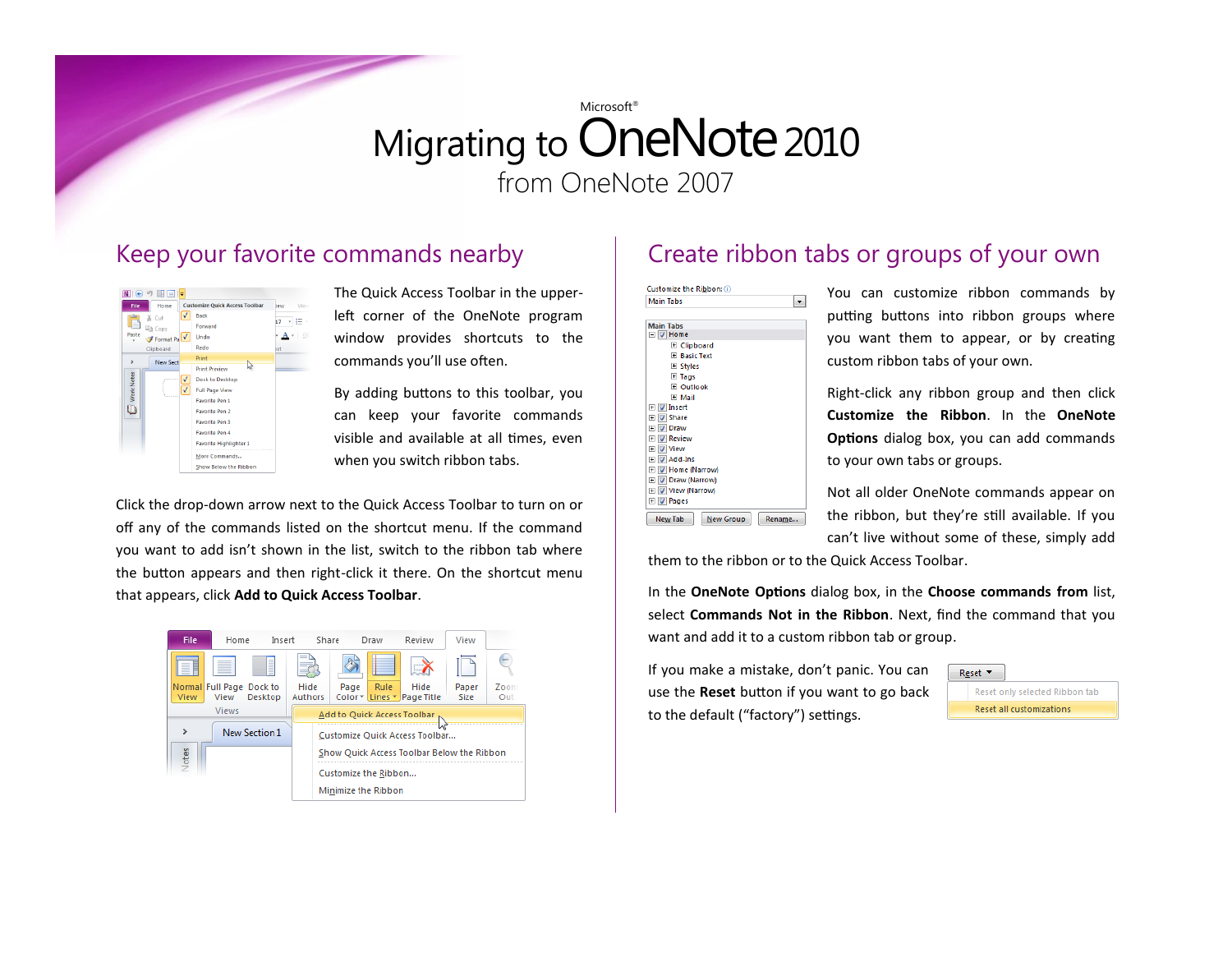### Introducing KeyTips

OneNote 2010 provides shortcuts for the ribbon, called KeyTips, so you can quickly perform tasks without using your mouse.



To make KeyTips appear on the ribbon, press the ALT key.

Next, to switch to a tab on the ribbon using your keyboard, press the key of the letter displayed under that tab. In the example shown above, you would press N to open the **Insert** tab, S to open the **Share** tab, D to open the **Draw** tab, and so on.

Once you've switched to a ribbon tab in this way, all available KeyTips for that tab appear on the screen. You can then finish the sequence by pressing the final key for the command you want to use.

To go back one level while in a sequence, press the ESC key. Doing so multiple times in a row cancels KeyTips mode.

Many OneNote 2007 keyboard shortcuts are still available in OneNote 2010. For example, CTRL+F still activates the Search box, and ALT+SHIFT+RIGHT ARROW still indents the selected text to the right.

For a list of OneNote 2010 keyboard shortcuts, press F1 while in OneNote and then search for "keyboard shortcuts" in OneNote Help.

### What happened to Live Sharing Sessions?

The Live Sharing Session feature that was introduced in OneNote 2007 has been discontinued in favor of the many new features and improvements to shared notebooks in OneNote 2010.

Whereas Live Sharing Sessions required you to deal with IP addresses, temporary passwords, and specific note-taking times, OneNote 2010 lets you share and use your notebooks more easily and from virtually anywhere — even from a standard Web browser.

For shared notebooks, OneNote 2010 introduces the ability to edit shared notes offline and sync later, highlight unread notes, show author information, search by author, display and manage a version history of pages, and use a Recycle Bin for recovering deleted notes.

To begin using these features, click the **Share** tab on the ribbon.